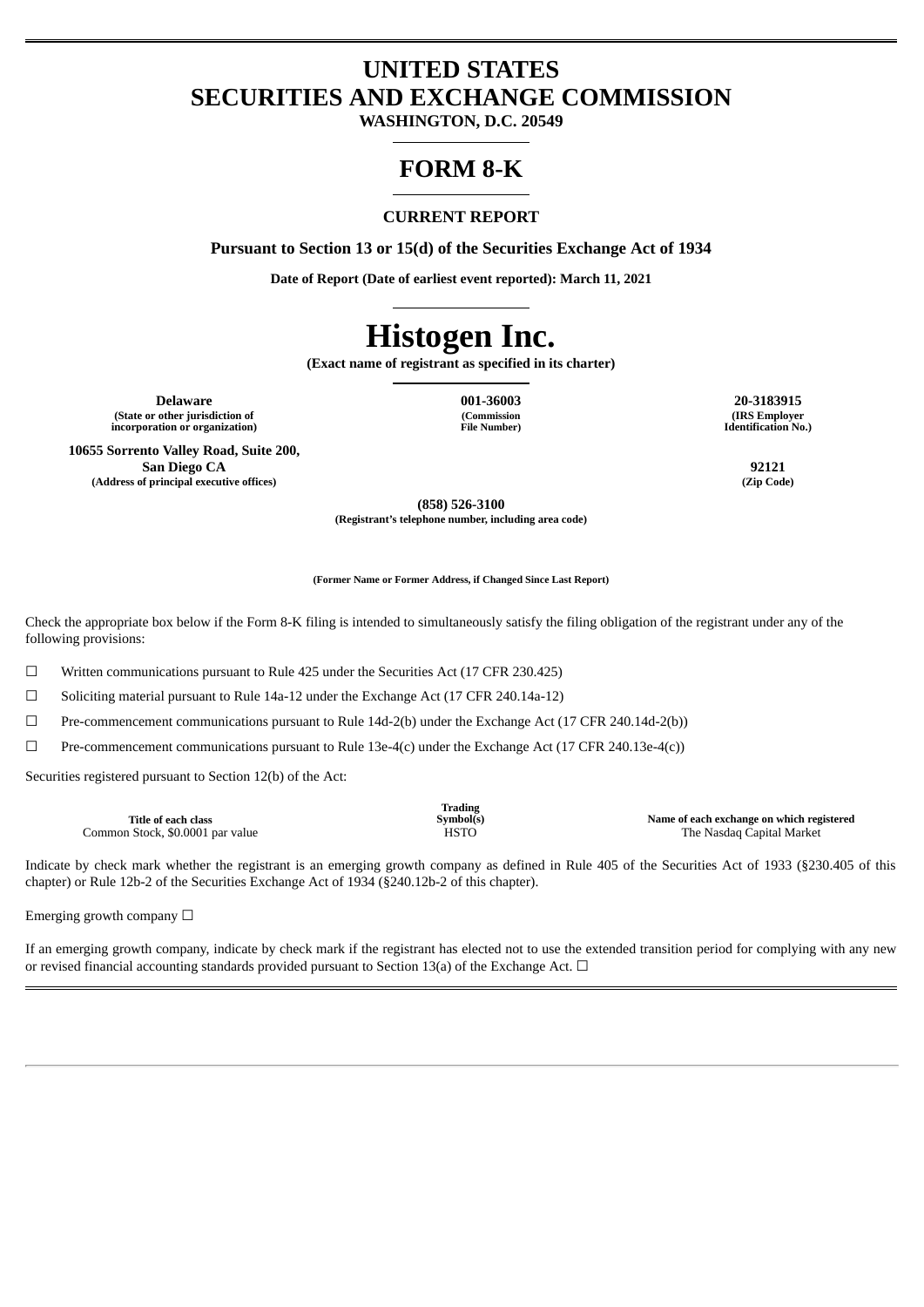#### **Item 2.02 Results of Operations and Financial Condition.**

On March 11, 2021, Histogen Inc. (the "Company") issued a press release announcing its financial results for the quarter and full year ended December 31, 2020. A copy of the press release is attached hereto as Exhibit 99.1 and is incorporated herein by reference.

In accordance with General Instruction B.2 of Form 8-K, the information in this Item 2.02 of this Current Report on Form 8-K shall not be deemed to be "filed" for purposes of Section 18 of the Securities Exchange Act of 1934, as amended (the "Exchange Act"), or otherwise subject to the liability of that section, and shall not be incorporated by reference into any registration statement or other document filed under the Securities Act of 1933, as amended, or the Exchange Act, except as shall expressly be set forth by specific reference in such filing.

#### **Item 9.01 Financial Statements and Exhibits**

*(d) Exhibits*

| Exhibit Number Exhibits |                                     |
|-------------------------|-------------------------------------|
| 99.1                    | Press Release, dated March 11, 2021 |

\* \* \*

1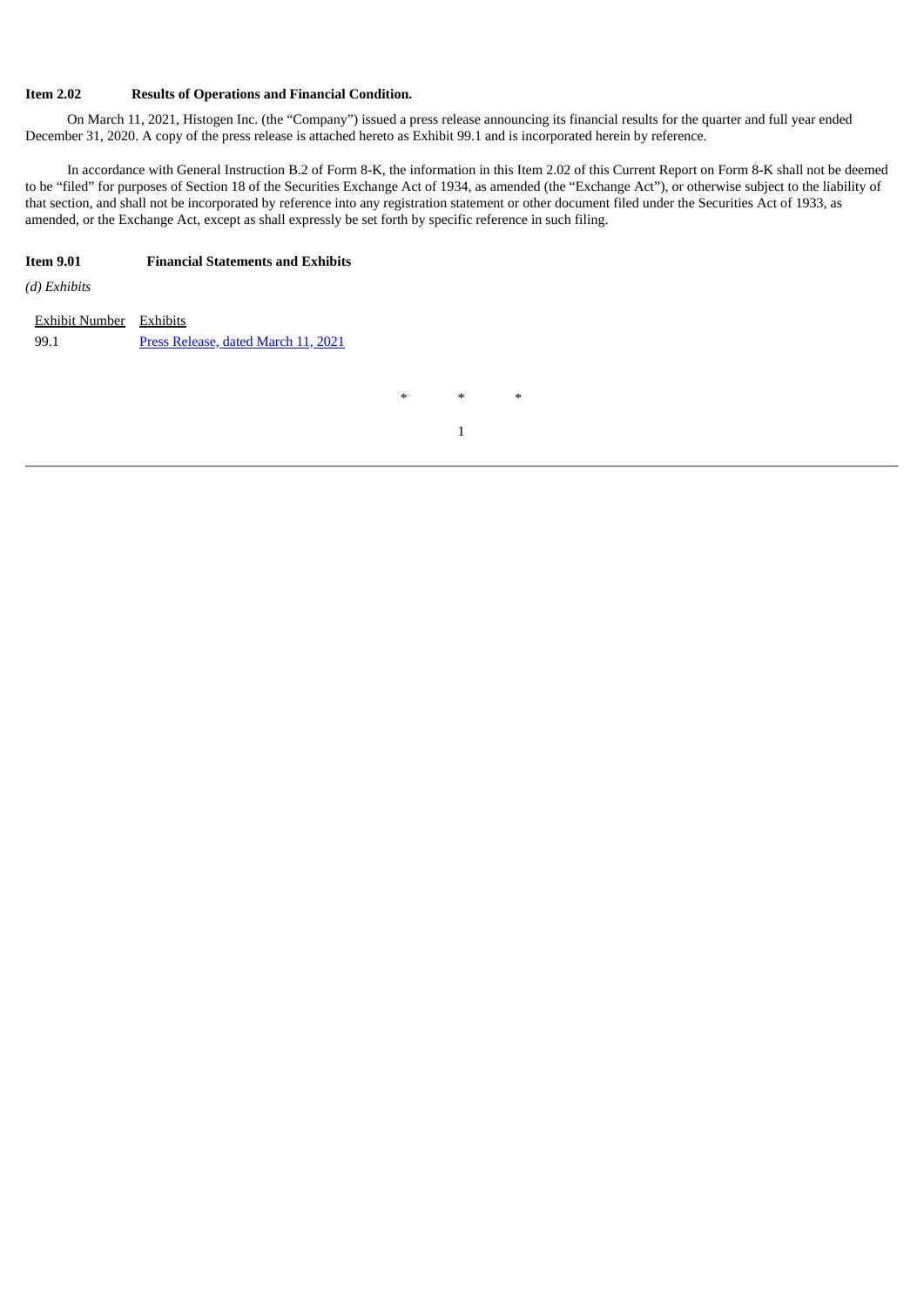#### **SIGNATURES**

Pursuant to the requirements of the Securities Exchange Act of 1934, the registrant has duly caused this report to be signed on its behalf by the undersigned hereunto duly authorized.

#### **Histogen Inc.**

Date: March 11, 2021 By: /s/ Richard W. Pascoe

Name: Richard W. Pascoe Title: President and Chief Executive Officer

2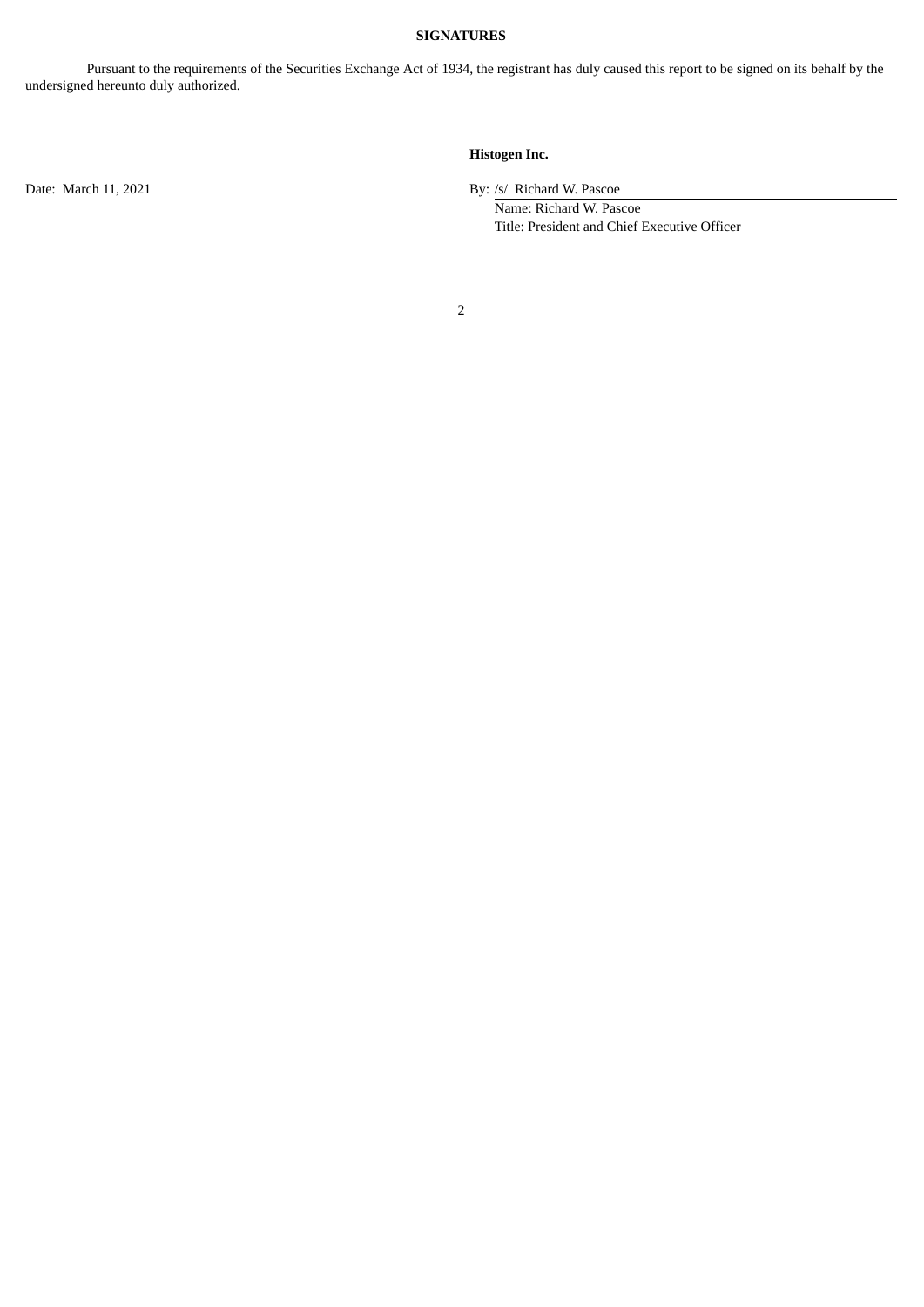<span id="page-3-0"></span>Histogen

**CONTACT:** Susan A. Knudson Executive Vice President & CFO Histogen Inc. ir@histogen.com

### **Histogen Reports Fourth Quarter and Year-End 2020 Financial Results and Provides Business Update**

**Strengthened Balance Sheet with \$25.3 Million of Gross Proceeds from Financings and Warrant Exercises**

**Initiation of Phase 1 Study of Emricasan in Symptomatic COVID-19 Patients Anticipated in the First Quarter of 2021**

**HST 003 Trial Initiation for Cartilage Regeneration in the Knee Anticipated in the Second Quarter of 2021**

#### **Appointment of Industry Leader Dr. Susan Windham-Bannister to Board of Directors**

**SAN DIEGO, March 11, 2021** – Histogen Inc. (NASDAQ: HSTO), a clinical-stage therapeutics company focused on developing potential first-in-class restorative therapeutics that ignite the body's natural process to repair and maintain healthy biological function, today reported financial results for the fourth quarter and year ended December 31, 2020 and provided an update on its clinical pipeline and other corporate developments.

"Throughout 2020 and into 2021, we have transformed Histogen into a well-capitalized public company with a focus on advancing our novel pipeline in multiple therapeutic indications and building the strength and diversity of our team and board of directors," said Richard W. Pascoe, President and Chief Executive Officer. Looking ahead, we will continue to focus on clinical execution with HST-001 in androgenic alopecia, HST-003 in cartilage repair and emricasan in COVID-19 with the overarching goal of restoring function and enhancing the lives of patients as we seek to drive value for our shareholders. Finally, I want to welcome Dr. Susan Windham-Bannister to our Board of Directors. Sue brings to our board relevant industry experience with a focus on strategic growth which will serve Histogen well during this pivotal time in our corporate evolution."

#### **Highlights from the Fourth Quarter and Year Ended 2020 and Business Updates**

• **HST-001 –** In February of 2021, we announced the final results from the week 26 assessments. These results supported that HST-001 was shown to be safe and well tolerated as compared to placebo with no reports of serious adverse events but did not achieve statistical significance at week 26 as compared to placebo. Additional observations at week 26 included that patients treated with HST-001, as compared to baseline, demonstrated a statistically significant change in total hairs (terminal and vellus) within the target area (TAHC) of the vertex as measured by Canfield's Hairmetrix macrophotography system. We are currently preparing for the next HST-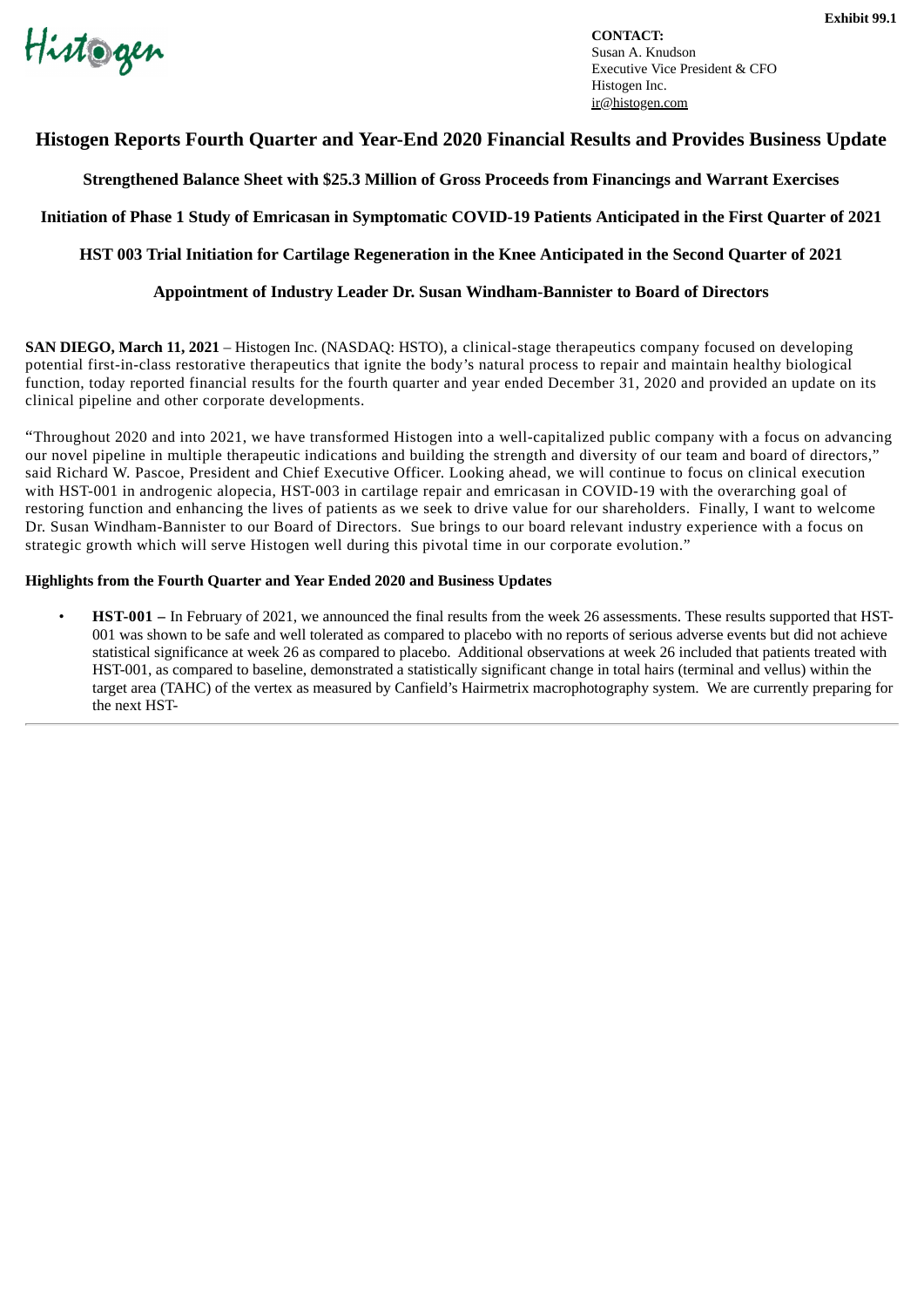001 clinical trial in men with androgenic alopecia and anticipate the trial will commence in the second half of 2021, subject to review and approval by the U.S. Food and Drug Administration ("FDA").

- **HST-003\* –** In the second half of 2020, Histogen submitted an Investigational New Drug ("IND") application with the FDA for the initiation of a Phase 1/2 clinical trial of HST-003 to evaluate the safety and efficacy of human extracellular matrix (hECM:HST-003) implanted within microfracture Interstices and the cartilage defect in the knee to regenerate hyaline cartilage in combination with a microfracture procedure and was awarded a \$2 million grant by the Peer Reviewed Orthopedic Research Program (PRORP) of the U.S. Department of Defense (DoD) to help fund our planned HST 003 trial. In January of 2021, we announced that the FDA had notified the company that the IND for planned Phase 1/2 clinical trial of HST-003 was placed on clinical hold. The hold is due to additional CMC information required for the FDA to complete their review. Histogen submitted a complete response letter to the FDA on February 19, 2021 and will continue to work with the FDA to release the clinical hold. We anticipate initiating the HST-003 trial in the second quarter of 2021, pending FDA release of the clinical hold.
- **Emricasan –** In the second half of 2020, we filed and received approval from the FDA for an IND to initiate a Phase 1 study of emricasan for the treatment of mild COVID-19 patients. The study is designed to assess safety and tolerability and will also include various clinical and laboratory measures and patient reported outcomes (PROs) using the FDA COVID-19 Related Symptoms in Outpatient Adult and Adolescent Subjects in Clinical Trials of Drugs and Biological Products for COVID-19 Prevention or Treatment Assessment tool. We, along with our partner Amerimmune, anticipate the initiation of the Phase 1 study of emricasan in the first quarter of 2021 and expect top-line data to be available in the second quarter of 2021.
- **Financings –** In November 2020, we received \$4.5 million of gross proceeds from a registered direct offering. In January 2021, we received \$14 million of gross proceeds from a public offering and as of March 18, 2021, an incremental \$6.8 million of gross proceeds from the exercise of warrants associated with the January 2021 public offering.
- **Appointed Dr. Susan Windham-Bannister to the board of directors -** Dr. Windham-Banister joined the Histogen board in March of 2021 and is an internationally recognized expert in innovation, market access and market optimization strategies. She has been recognized by *Biosphere* as one of the "10 Most Prominent African American Science Leaders," the *Boston Globe* as one of the "10 Most Influential Women in Biotech," by *Boston Magazine* as one of the "50 Most Powerful Women in Boston" and is the President of the National Board of Directors of the Association for Women in Science (AWIS). Dr. Windham-Bannister currently serves as Managing Partner of Biomedical Innovation Advisors LLC, which she founded with Dr. Harvey Lodish, co-founder of Genzyme, and member of the Whitehead Institute, MIT. She also serves as the President and CEO of Biomedical Growth Strategies, LLC and as immediate past President and CEO of the Massachusetts Life Sciences Center (MLSC), a state-funded investment organization charged with administering a \$1-billion Life Sciences investment fund created by Governor Deval Patrick in June 2008. These advisory firms and other organizations leverage Dr. Windham-Bannister's experience as a business strategist.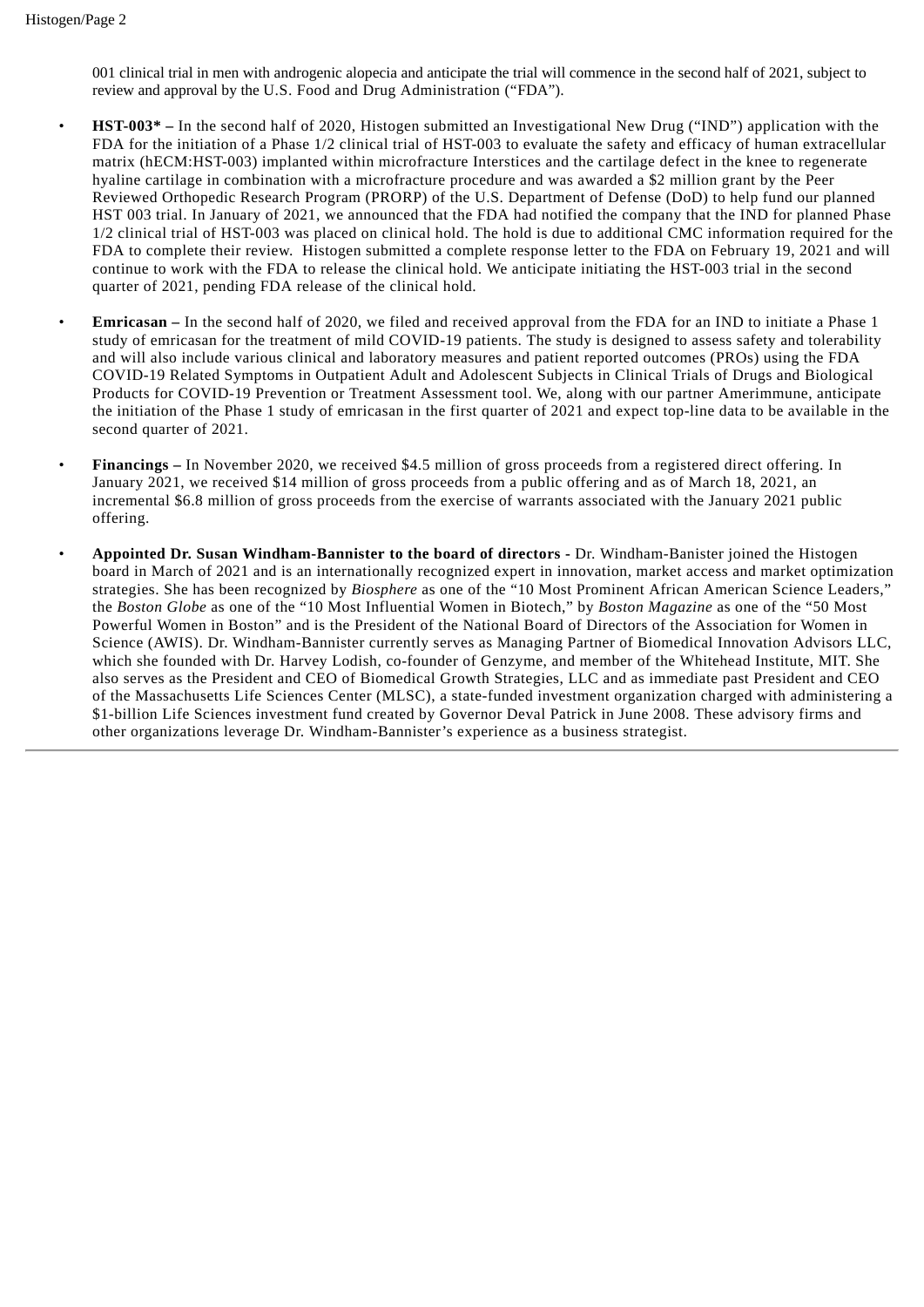#### **Fourth Quarter and Full-Year 2020 Financial Highlights**

#### **Fourth Quarter Ended December 31, 2020 and 2019**

**Product and Service Revenues** for the three months ended December 31, 2020 and 2019 were \$0.5 million and \$1.6 million, respectively. The decrease of \$1.1 million was primarily due to a decrease in fulfillment of supply orders of CCM to Allergan.

**Cost of revenues** for the three months ended December 31, 2020 and 2019, we recognized cost of product revenue of \$0.3 million and \$1.0 million, respectively. The decrease of \$0.7 million for the three months ended December 31, 2020 as compared to the three months ended December 31, 2019 was commensurate with the decrease in product sales to Allergan as well as a write-off of inventory of \$0.2 million related to the termination of the supply agreement with Edge Systems LLC in 2019.

**Research and development expenses** for the three months ended December 31, 2020 and 2019 were \$1.9 million and \$1.4 million, respectively. The increase of \$0.5 million for the three months ended December 31, 2020 as compared to the three months ended December 31, 2019 was primarily due to increases related to expanded development costs of our product candidates and increases in personnel related expenses due to changes in duties and responsibilities of existing personnel.

**General and administrative expenses** for the three months ended December 31, 2020 and 2019 were \$1.8 million and \$1.6 million, respectively. The \$0.2 million increase for the three months ended December 31, 2020 as compared to the three months ended December 31, 2019 was primarily due to increases in insurance, rent and legal and accounting fees, offset by decreases in personnel related expenses due to changes in duties and responsibilities of existing personnel.

#### **Twelve Months Ended December 31, 2020 and 2019**

#### **Revenues**

For the years ended December 31, 2020 and 2019, we recognized license revenues of \$0.9 million and \$7.5 million, respectively. The \$7.5 million recognized in the year ended December 31, 2019 related to an upfront payment received in connection with the execution of the 2019 Allergan Agreement amendment. In the year ended December 31, 2020, we received a \$1.0 million upfront payment in connection with an amendment to the 2019 Allergan Agreement of which approximately \$28,000 remains in deferred revenue at December 31, 2020.

For the years ended December 31, 2020 and 2019, we recognized product revenues of \$0.8 million and \$3.4 million, respectively. The decrease of \$2.6 million for the year ended December 31, 2020, as compared to the year ended December 31, 2019 was primarily due to a decrease of supply orders of CCM to Allergan and one additional customer.

Grant revenue for the years ended December 31, 2020 and 2019 was \$0 and \$0.2 million, respectively, all of which was related to an NSF research grant awarded to us in 2017 and resulted from the acceptance of milestone reports in 2019.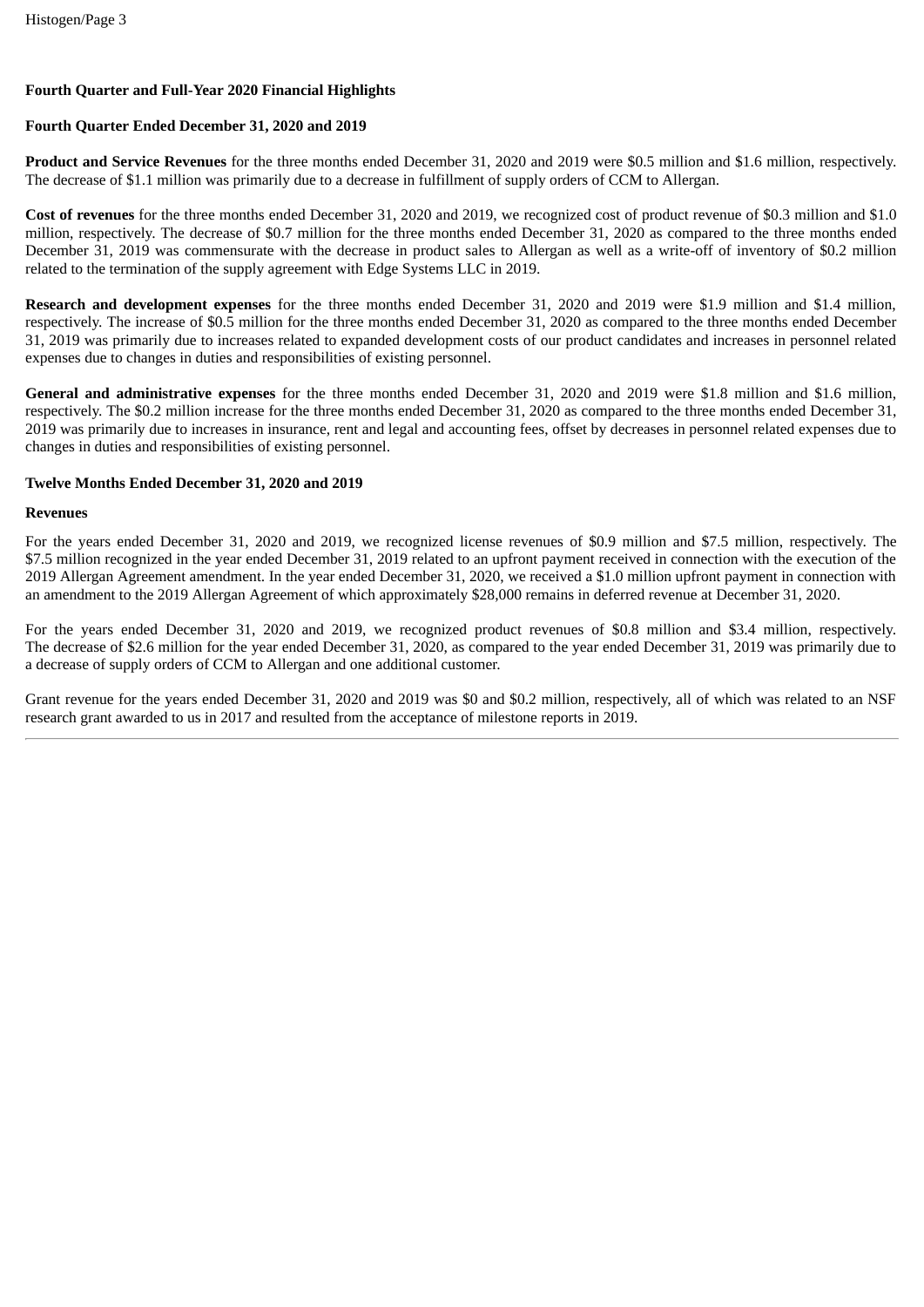For the years ended December 31, 2020 and 2019, we recognized professional services revenue of \$0.3 million and \$0.4 million, respectively.

#### *Cost of Revenues*

For the years ended December 31, 2020 and 2019, we recognized cost of product revenue of \$0.7 million and \$1.9 million, respectively. The decrease of \$1.2 million for the year ended December 31, 2020 as compared to the year ended December 31, 2019 was commensurate with the decrease in product sales in 2020, coupled with a \$0.2 million write-off of inventory.

For the years ended December 31, 2020 and 2019, we recognized costs of professional services of \$0.3 million.

**In-process research and development expenses** increased \$4.9 million for the year ended December 31, 2020 as compared to the year ended December 31, 2019. In the year ended December 31, 2020, we incurred \$7.1 million for in-process research and development acquired in connection with the Merger and in the year ended December 31, 2019, we incurred \$2.3 million for in-process research and development related to the acquisition of HST-003 and HST-004 from PUR.

**Research and development expenses** for the years ended December 31, 2020 and 2019 were \$6.2 million and \$4.1 million, respectively. The increase of \$2.1 million for the year ended December 31, 2020, as compared to the year ended December 31, 2019 was primarily due to expanded development costs of our product candidates HST-001 and HST-003.

**General and administrative expenses** for the years ended December 31, 2020 and 2019 were \$6.6 million and \$6.2 million, respectively. This increase of \$0.4 million for the year ended December 31, 2020 was primarily due to increases in insurance and other professional fees of \$1.2million, offset by a decrease in success-based fees related to license revenue received of approximately \$0.8 million.

**Cash and cash equivalents** as of December 31, 2020 were \$6.8 million. The \$6.8 million is exclusive of gross proceeds of \$14 million from a public offering that we closed in January 2021 and gross proceeds of \$6.8 million from the exercise of outstanding warrants in connection with the January 2021 public offering. Histogen believes that its existing cash and cash equivalents and cash inflow from operations will be sufficient to meet Histogen's anticipated cash needs into the second quarter of 2022.

#### **About Histogen Inc.**

Histogen Inc. is a clinical-stage therapeutics company focused on developing potential first-in-class restorative therapeutics that ignite the body's natural process to repair and maintain healthy biological function. Histogen's innovative technology platform utilizes cell conditioned media and extracellular matrix materials produced by hypoxia-induced multipotent cells. Histogen's proprietary, reproducible manufacturing process provides targeted solutions across a broad range of therapeutic indications including hair growth, dermal rejuvenation, joint cartilage regeneration and spinal disk repair. For more information, please visit www.histogen.com.

#### **Forward-Looking Statements**

This press release contains forward-looking statements within the meaning of the "safe harbor" provisions of the Private Securities Litigation Reform Act of 1995 and other Federal securities laws. For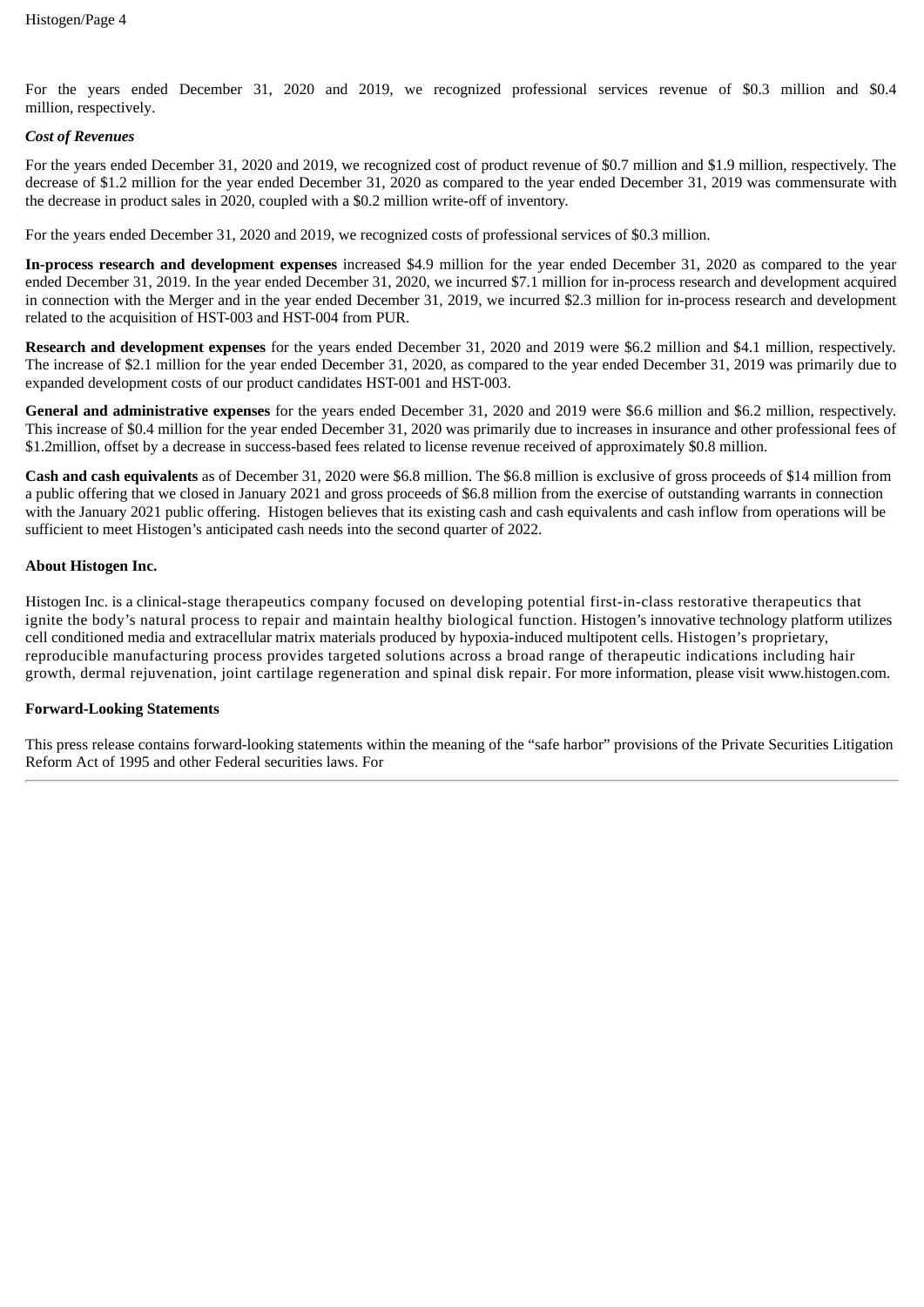example, we are using forward-looking statements when we discuss Histogen's future operations and its ability to successfully initiate and complete clinical trials, obtain clinical trial data and achieve regulatory milestones and related timing, including those related to the commencement of the planned HST-001 clinical trial for androgenic alopecia in men, approval of a HST-003 IND for the planned Phase 1/2 clinical trial for regeneration of cartilage in the knee and the commencement of such trial and the commencement of the planned Phase 1 study of emricasan for the treatment of COVID-19 and receipt of top-line data; the nature, strategy and focus of Histogen's business; the sufficiency of Histogen's cash resources and Histogen's ability to achieve value for its stockholders; the sufficiency of Amerimmune's cash resources and its ability to commence, enroll and complete the planned Phase 1 study of emricasan and achieve value for Histogen's stockholders; and the development and commercial potential and potential benefits of any of Histogen's product candidates, such as HST-001, and HST-003, and the Collaborative Development and Commercialization Agreement with Amerimmune and any other collaboration agreements. Histogen may not actually achieve the plans, carry out the intentions or meet the expectations or projections disclosed in the forward-looking statements and you should not place undue reliance on these forward-looking statements. Because such statements deal with future events and are based on Histogen's current expectations, they are subject to various risks and uncertainties and actual results, performance or achievements of Histogen that could differ materially from those described in or implied by the statements in this press release, including: the uncertainties associated with the clinical development and regulatory approval of Histogen's product candidates, including potential delays in the commencement, enrollment and completion of clinical trials, such as the planned HST-001 clinical trial for androgenic alopecia in men, approval of the HST-003 IND for the planned Phase 1/2 clinical trial of HST-003 for regeneration of cartilage in the knee and Amerimmune's ability to further develop emricasan for the treatment of COVID-19, including the complexity and length of studies required to commercialize emricasan for COVID-19 and potential delays in the commencement, enrollment and completion of clinical trials, such as the planned emricasan Phase 1 study for the treatment of COVID-19; Histogen's dependence on its collaboration partner, Amerimmune, to carry out the development of emricasan and the potential for delays in the timing of regulatory approval; competition in the COVID-19 market and other markets in which Histogen and its collaboration partner operate; the potential that earlier clinical trials and studies of Histogen's product candidates may not be predictive of future results; risks related to business interruptions, including the outbreak of COVID-19 coronavirus, which could seriously harm Histogen's financial condition and increase its costs and expenses; and the requirement for additional capital to continue to advance these product candidates, which may not be available on favorable terms or at all. The foregoing review of important factors that could cause actual events to differ from expectations should not be construed as exhaustive and should be read in conjunction with statements that are included herein and elsewhere, including those risks discussed in Histogen's filings with the Securities and Exchange Commission. Except as otherwise required by law, Histogen disclaims any intention or obligation to update or revise any forward-looking statements, which speak only as of the date hereof, whether as a result of new information, future events, or circumstances or otherwise.

\*The U.S. Army Medical Research Acquisition Activity, 820 Chandler Street, Fort Detrick MD 21702, is the awarding and administering acquisition office. The U.S. Army Medical Research Acquisition Activity, 820 Chandler Street, Fort Detrick MD 21702, is the awarding and administering acquisition office.

# # #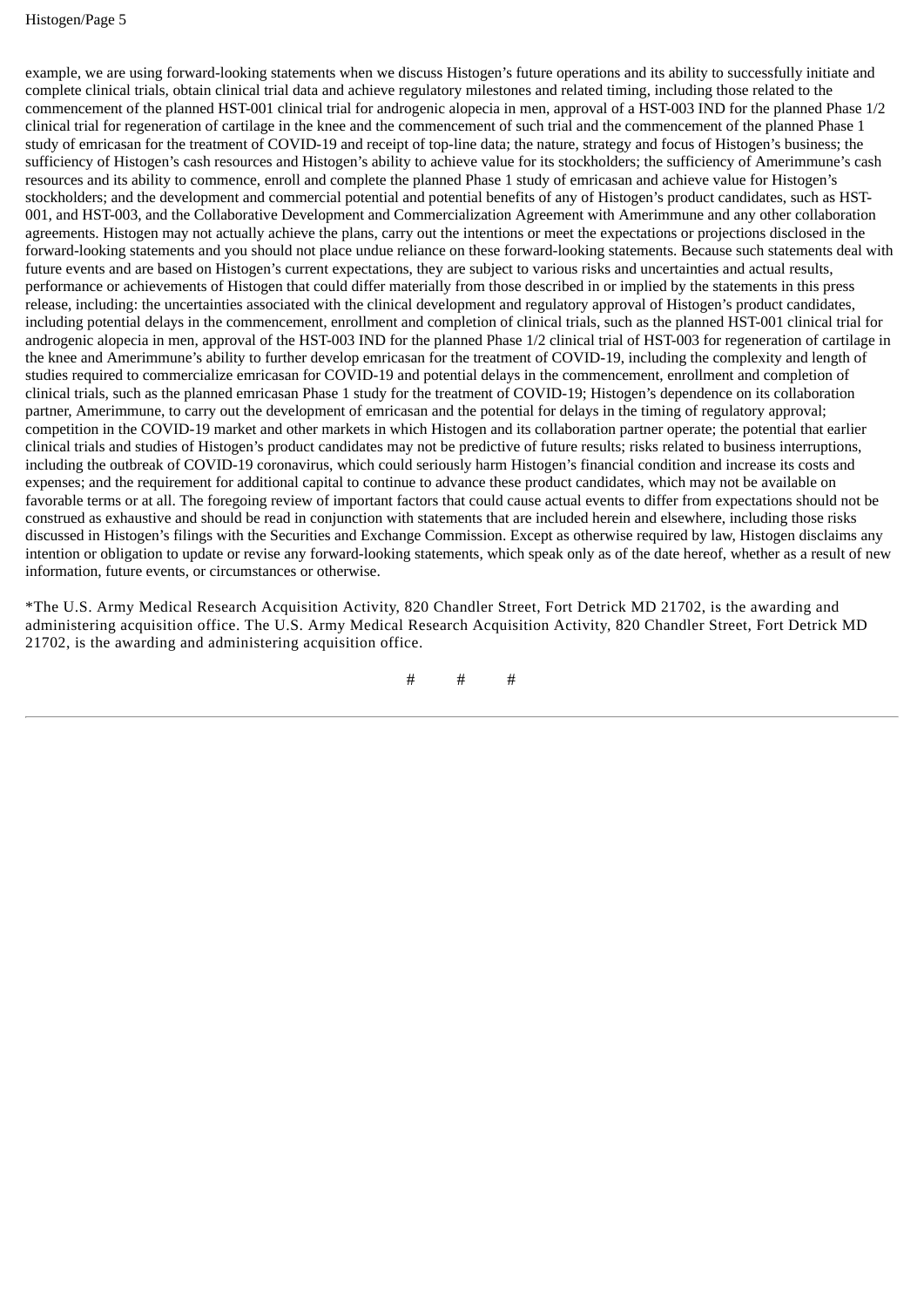#### **HISTOGEN INC. AND SUBSIDIARIES CONSOLIDATED STATEMENTS OF OPERATIONS (in thousands, except share and per share amounts)**

|                                                                                                                             | Three Months Ended December 31, |            |    | <b>Years Ended December 31,</b> |    |           |    |           |
|-----------------------------------------------------------------------------------------------------------------------------|---------------------------------|------------|----|---------------------------------|----|-----------|----|-----------|
|                                                                                                                             |                                 | 2020       |    | 2019                            |    | 2020      |    | 2019      |
| Revenues:                                                                                                                   |                                 |            |    |                                 |    |           |    |           |
| License                                                                                                                     | \$                              | 5          | \$ | 4                               | \$ | 882       | \$ | 7,519     |
| Product                                                                                                                     |                                 | 426        |    | 1,459                           |    | 845       |    | 3,415     |
| Grant                                                                                                                       |                                 |            |    |                                 |    |           |    | 150       |
| Professional services                                                                                                       |                                 | 47         |    | 98                              |    | 332       |    | 370       |
| <b>Total revenues</b>                                                                                                       |                                 | 478        |    | 1,561                           |    | 2,059     |    | 11,454    |
| <b>Operating expenses:</b>                                                                                                  |                                 |            |    |                                 |    |           |    |           |
| Cost of product revenue                                                                                                     |                                 | 255        |    | 1,020                           |    | 679       |    | 1,893     |
| Cost of professional services revenue                                                                                       |                                 | 41         |    | 85                              |    | 289       |    | 322       |
| Acquired in-process research and development                                                                                |                                 |            |    |                                 |    | 7,144     |    | 2,250     |
| Research and development                                                                                                    |                                 | 1,857      |    | 1,379                           |    | 6,219     |    | 4,095     |
| General and administrative                                                                                                  |                                 | 1,833      |    | 1,605                           |    | 6,586     |    | 6,212     |
| Total operating expenses                                                                                                    |                                 | 3,986      |    | 4,089                           |    | 20,917    |    | 14,772    |
| Income (loss) from operations                                                                                               |                                 | (3,508)    |    | (2,528)                         |    | (18, 858) |    | (3,318)   |
| Other income (expense):                                                                                                     |                                 |            |    |                                 |    |           |    |           |
| Change in fair value of warrant liabilities                                                                                 |                                 |            |    |                                 |    |           |    | 276       |
| Interest income (expense), net                                                                                              |                                 | (14)       |    | $\overline{4}$                  |    | 41        |    | 40        |
| Net loss                                                                                                                    |                                 | (3,522)    |    | (2,325)                         |    | (18, 817) |    | (3,002)   |
| Net loss attributable to noncontrolling interest                                                                            |                                 | 14         |    | 15                              |    | 48        |    | 36        |
| Net loss attributable to common stockholders                                                                                |                                 | (3,508)    | \$ | (2,310)                         | \$ | (18,769)  | \$ | (2,966)   |
| Net loss per share attributable to common stockholders, basic and diluted                                                   | S                               | (0.26)     | \$ | (0.70)                          | \$ | (2.08)    | \$ | (0.89)    |
| Weighted-average common shares used to compute net<br>loss per share attributable to common stockholders, basic and diluted |                                 | 13,763,713 |    | 3,343,356                       |    | 9,018,376 |    | 3,332,281 |